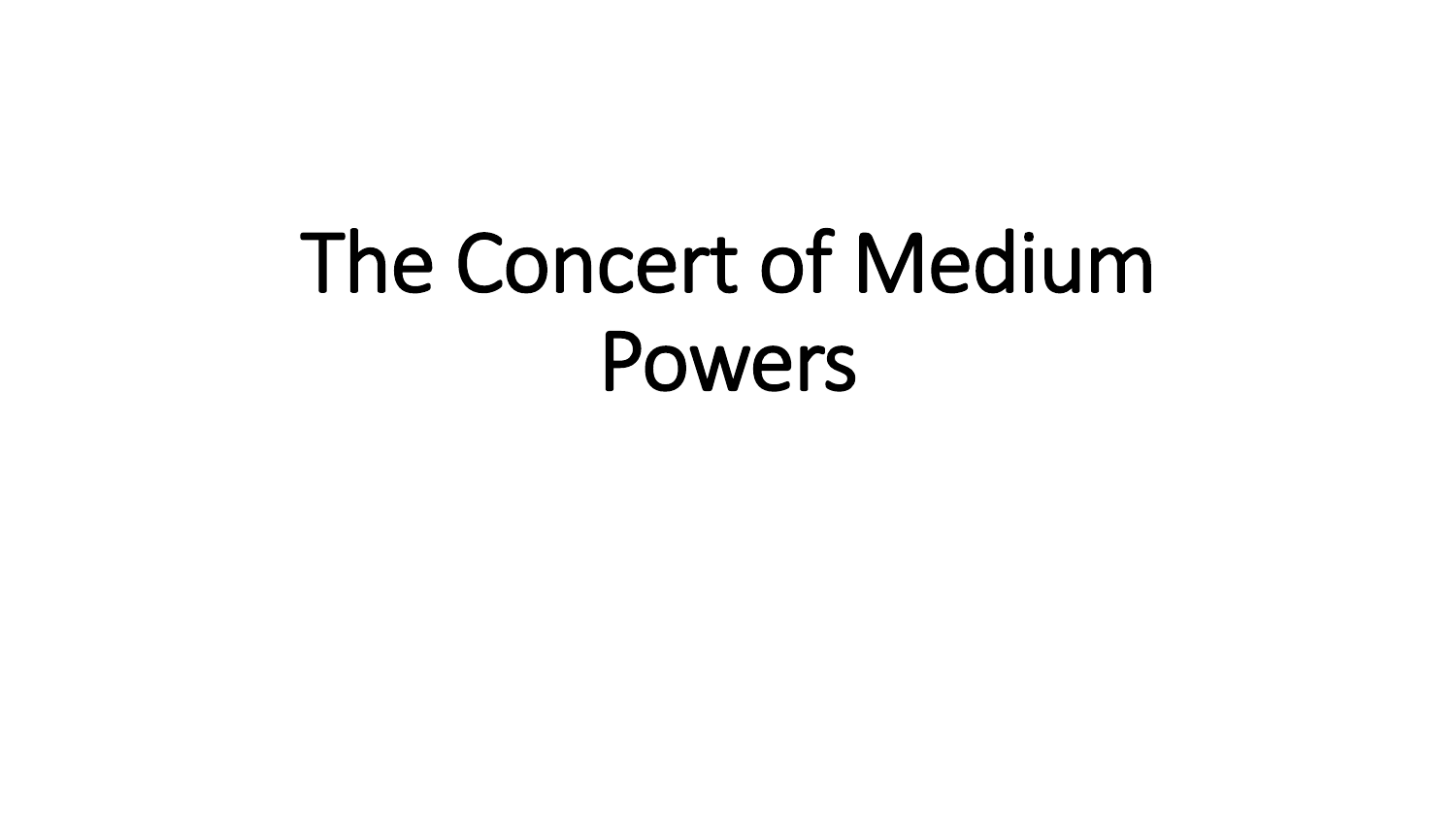- •In 1987, Bolaji Akinyemi, Nigeria's Foreign Minister, initiated the Concert of Medium Powers.
- The Concert of Medium Powers was an informal and flexible consultative organ that comprised sixteen countries that were regional powers in terms of the significant amount of their regional influence.
- These countries were Algeria, Argentina, Austria, Zimbabwe, Brazil, Egypt, India, Indonesia, Malaysia, Mexico, Senegal, Sweden, Switzerland, Venezuela, Yugoslavia, and Nigeria .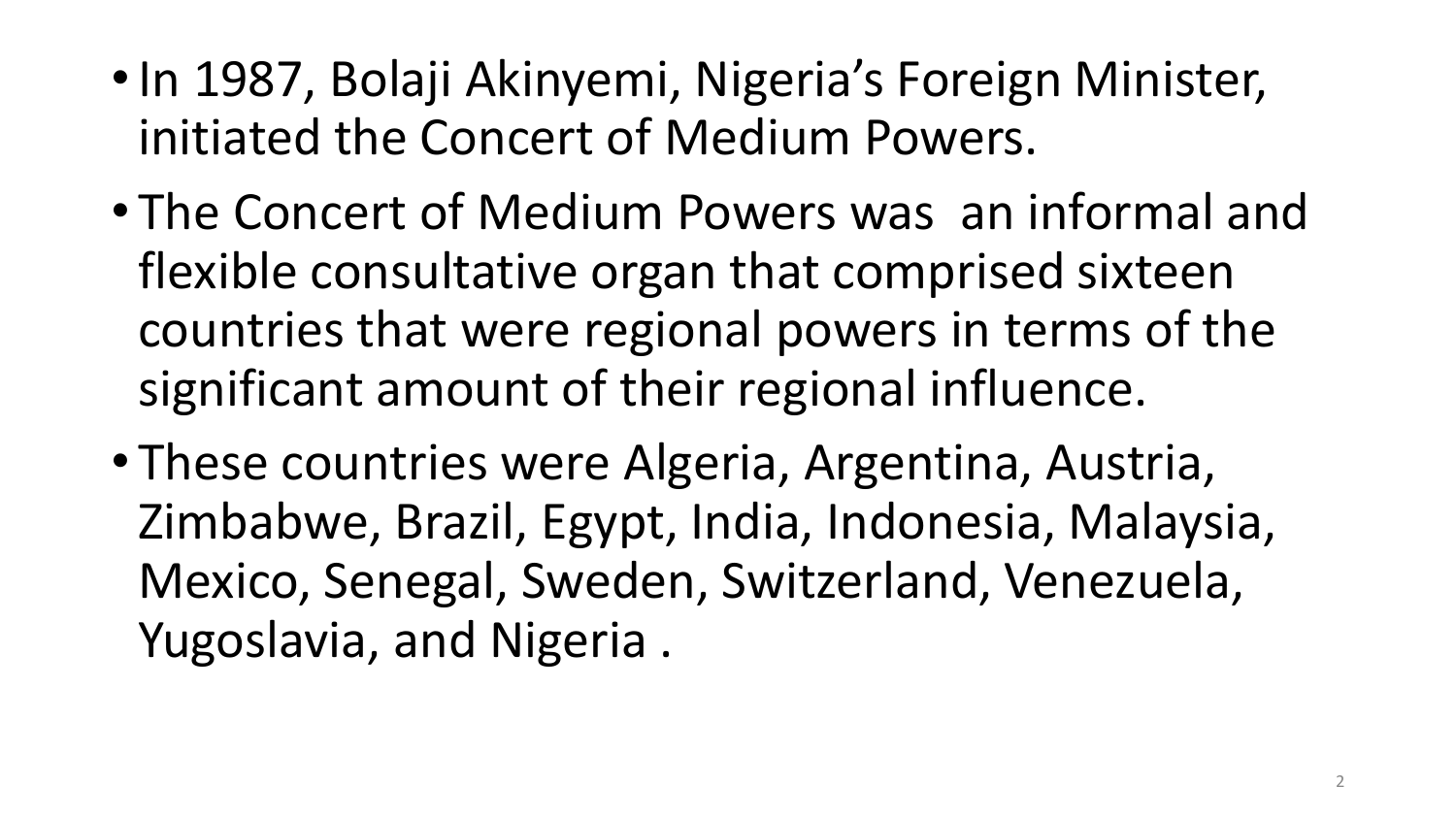- Thus, the membership was drawn from across the continents and transcended such dichotomies as North, South, East and West as well developed and developing; and capitalist and socialist.
- The emphasis was on those countries that had tended to pursue a neutralist or independent foreign policy, drawn from the four regions of Africa, Asia, Europe and Latin America.
- These countries were expected to act together in mediatory capacity in pressing global conflict situations as well as act as a bridge between competing interests in the international system.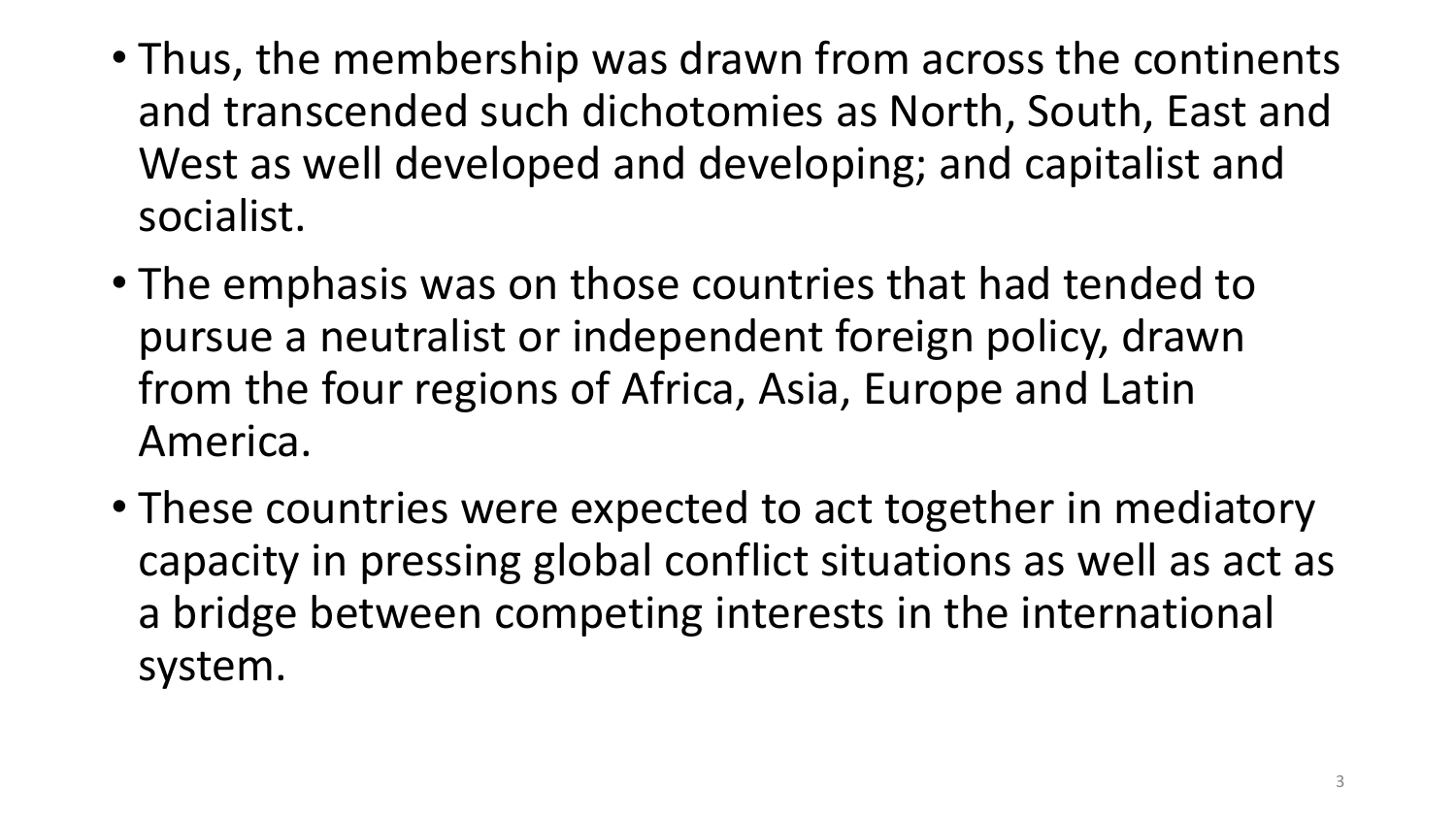### • **Origin of the Concert of Medium Powers initiative**

- The background to the origin of the Concert of Medium Powers initiative which was championed by the then Minister of Foreign Affairs, Bolaji Akinyemi, could be traced to the dynamism that was brought to bear on Nigeria's foreign policy following the overthrow of Yakubu Gowon and the emergence of Murtala Muhammed in 1975.
- The Murtala Muhammed's dynamism on the foreign policy front provided a platform for Bolaji Akinyemi, who was then the Director General of the Nigerian Institute of International Affairs, (NIIA), to convene a conference in 1976 under the auspices of his Institute.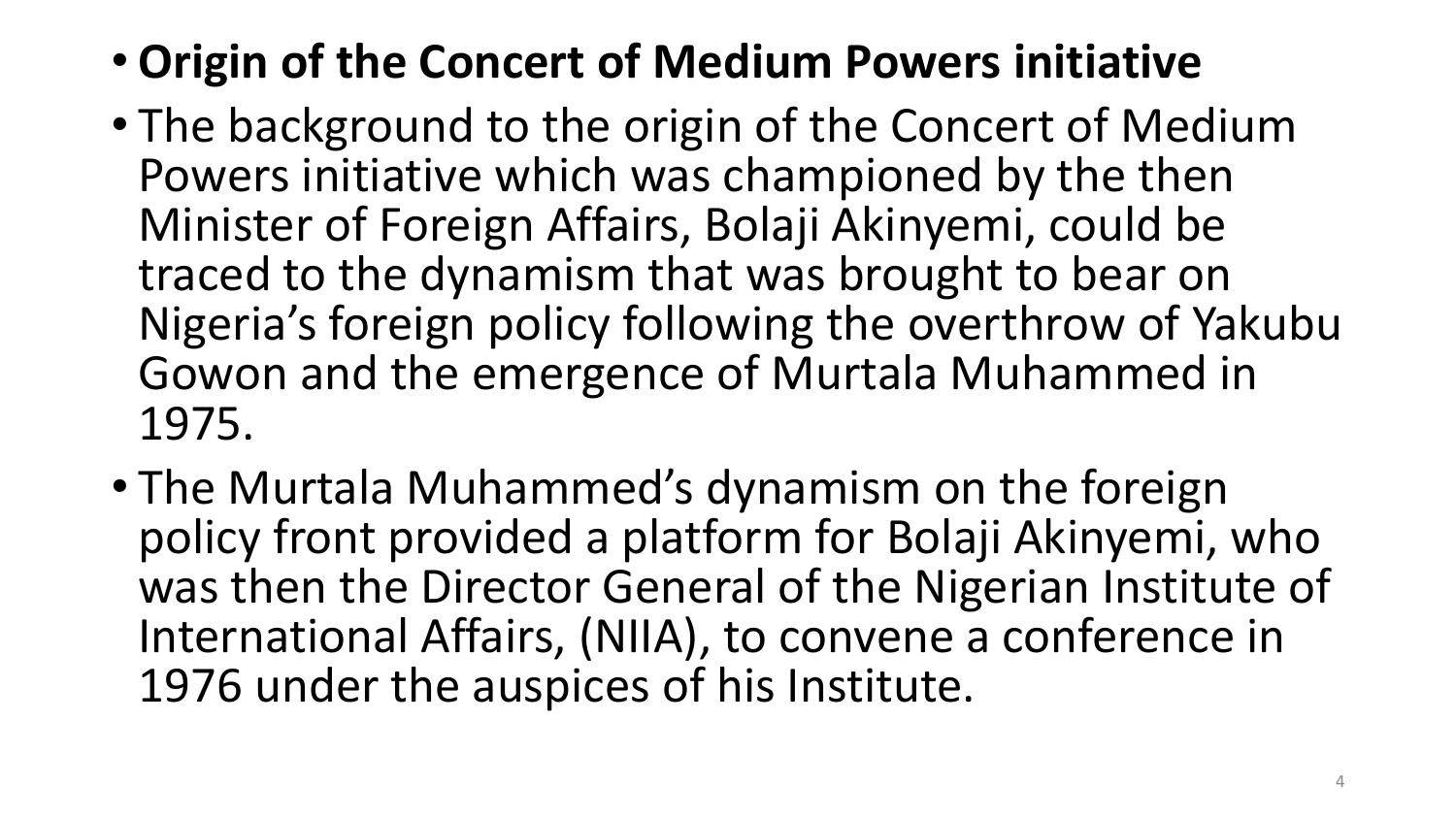- The Conference which consisted fifty Nigerian scholars drawn for the academia public service and other think-tanks was convened to discuss Nigeria's foreign policy.
- At the conference, which took place between January 25 and January 30, 1976, almost all participants agreed that Nigeria possessed all the necessary qualities to become a power to be reckoned with in the international arena. However, there was no consensus about what constituted greatness to enable the Conference chart a course of action that would enable Nigeria to become great.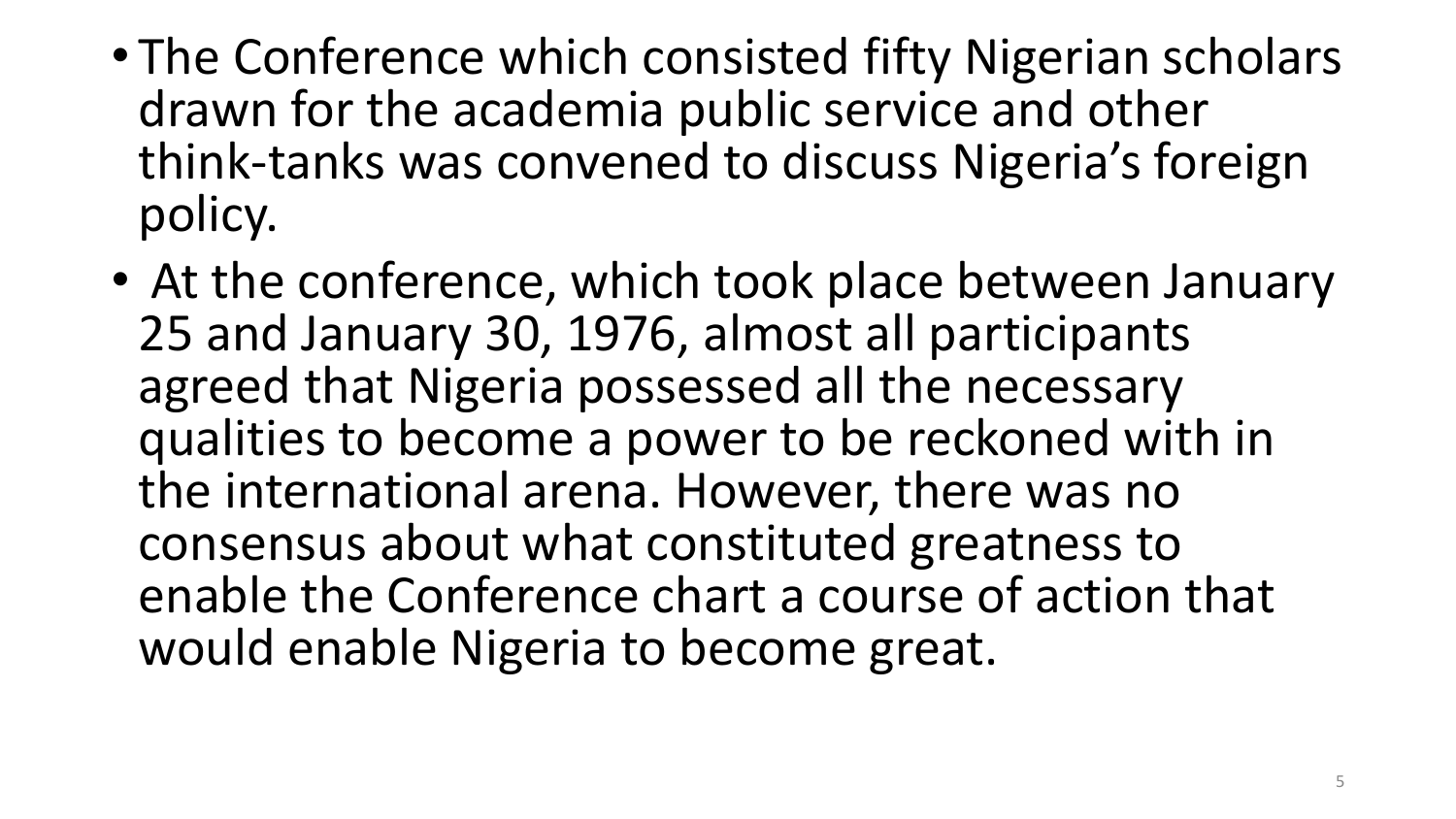- The views that were expressed scholars at the conference could be compartmentalized into the idealist, reformist and realist groups.
- The idealist group wanted Nigeria to put its house in order, develop home grown technology, lessen dependence on foreign experts and foreign goods, and tackle its socio- economic problems;
- The reformists advocated modernization and the revamping of Nigeria's socio-economic system in order to meet the challenges which would be posed by its emergence as a regional power in Africa.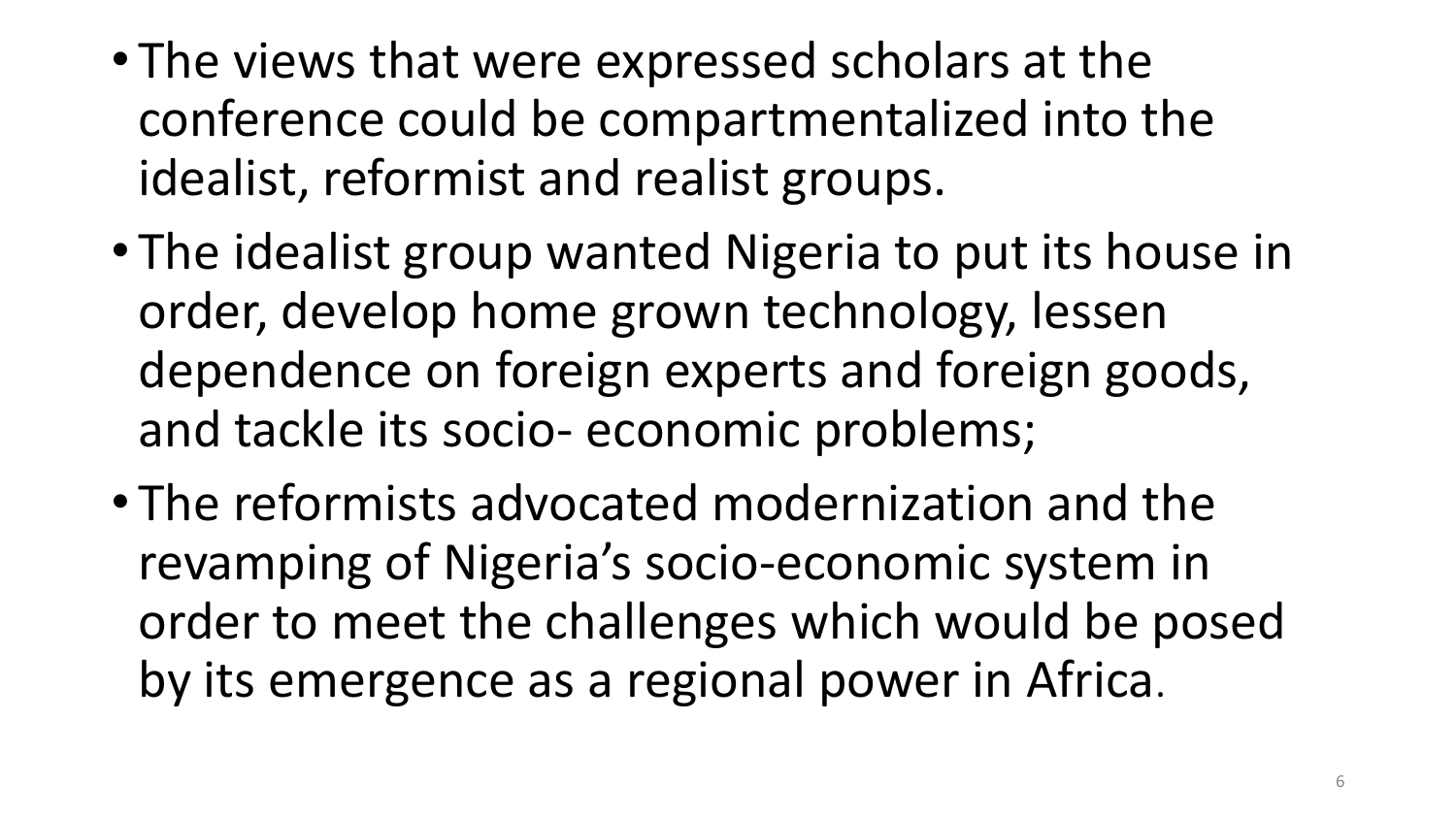- The realist approach proffered that Nigerian energy should not be focused solely on the domestic scene. It acknowledged that in terms of the indices of development Nigeria could not be said to be great or powerful in the international system. However it posited that this should not undermine its aspiration to becoming a regional power.
- It would appear that two groups, the reformist and the realist, became dominant in the analysis of Nigerian foreign policy.
- Bolaji Akinyemi identified himself with the realist school of thought and worked hard to promote its idea, particularly during his tenure as the Director General of NIIA.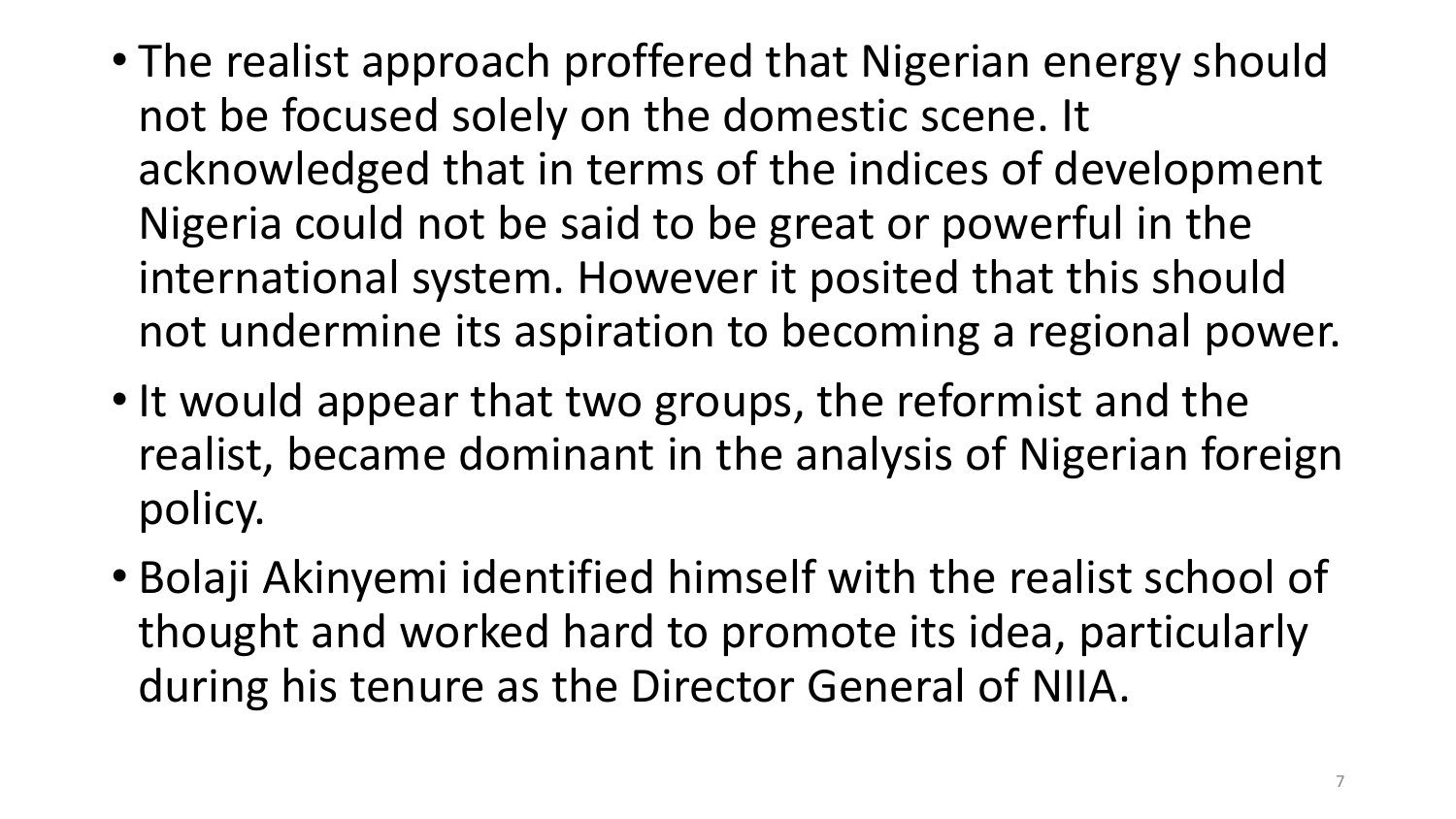- Thus, when he was appointed the Minister of External Affairs in 1985 under the military government of General Ibrahim Badamasi Babangida, he started working in line with his realist inclinations
- The Concert of Medium Powers therefore, was one of the foreign policy initiatives articulated by the military administration of IBB to expand Nigeria's role in international affairs.
- It has been suggested by scholars that the Concert of Medium Powers Initiative was also designed as a response to the then increasing resort to threats by the super powers as well as their unilateral use of force to settle geopolitical issues.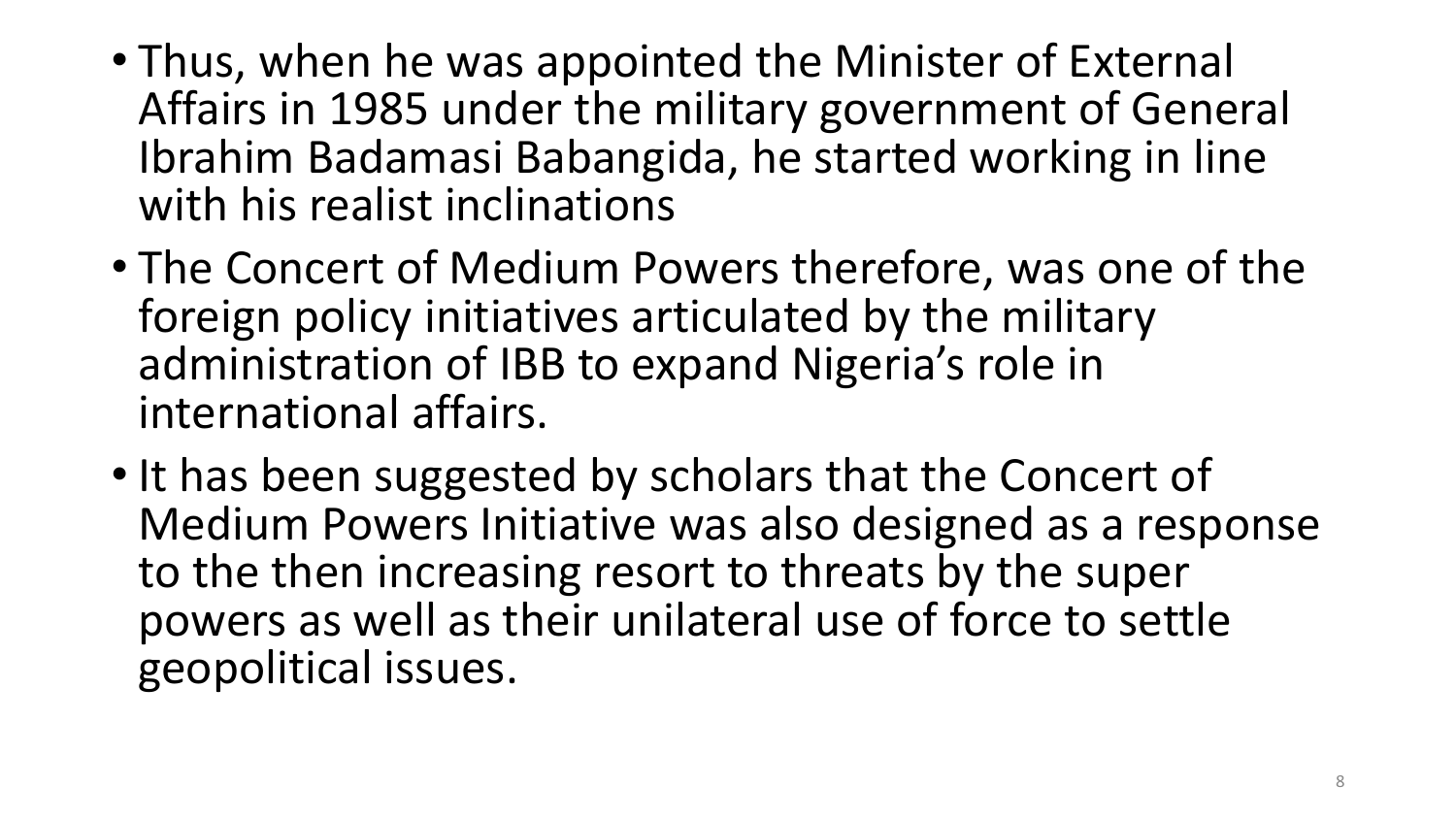## • **The Lagos Forum**

- The Lagos Forum served as the platform for the consultative meeting that midwifed the Concert of Medium Powers . The meeting was held between March 16-18, 1987.
- The Lagos forum was an idea that sought to explore with a number of countries, the concept of a concert of medium powers as a new approach, designed to restore confidence in the international peace process, and to complement on-going efforts at international cooperation.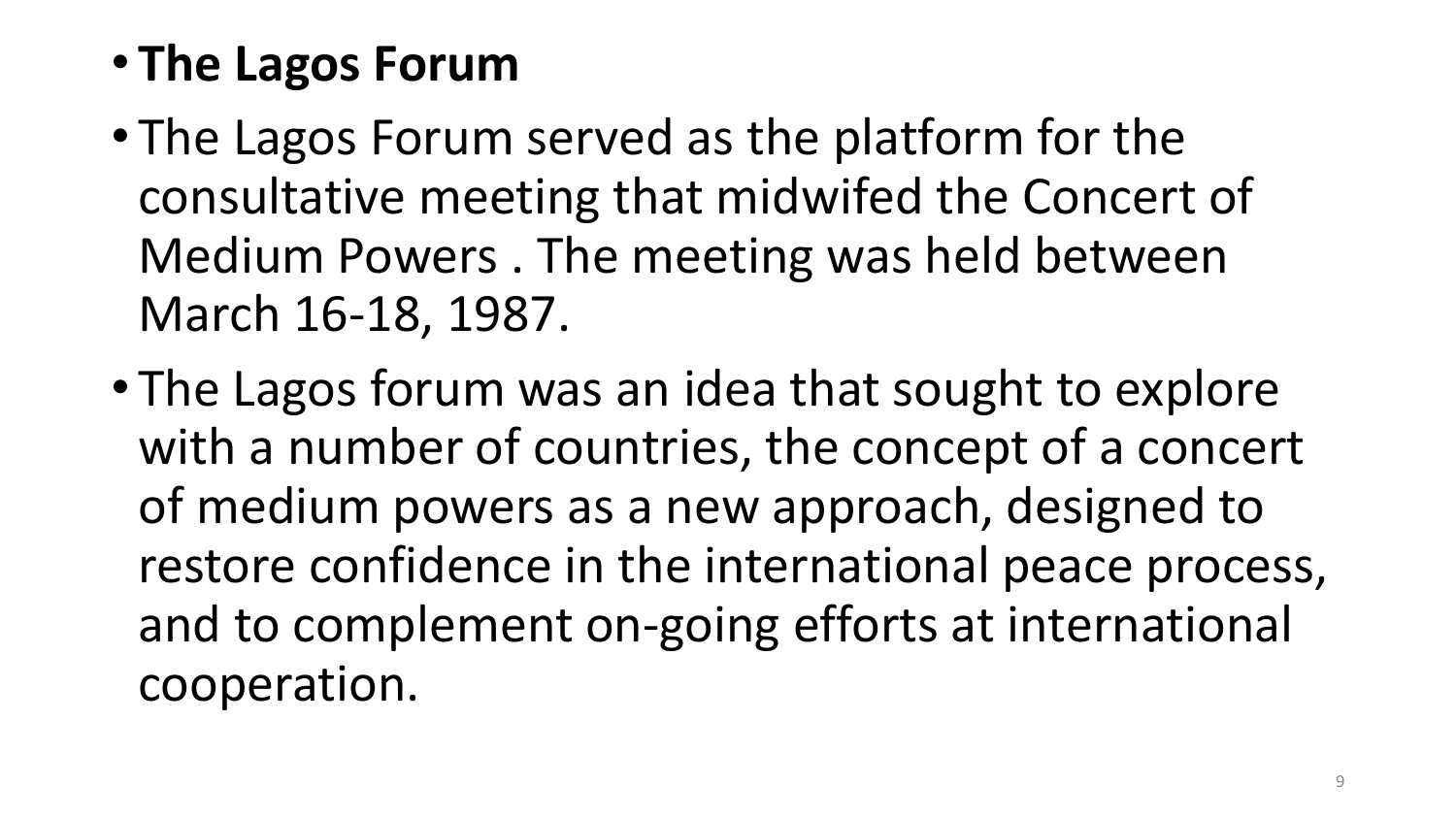- Meanwhile, before the Lagos exploratory meeting between March 16 and 18, 1987, there had been consultations for about one year, both at the bilateral and multilateral levels.
- For instance, informal ministerial meetings of a number of countries were held in New York, during the 41st session of the United Nations General Assembly in September, 1986.
- It was at the level of some of these consultations that countries of like-minds were identified and subsequently were invited to Lagos.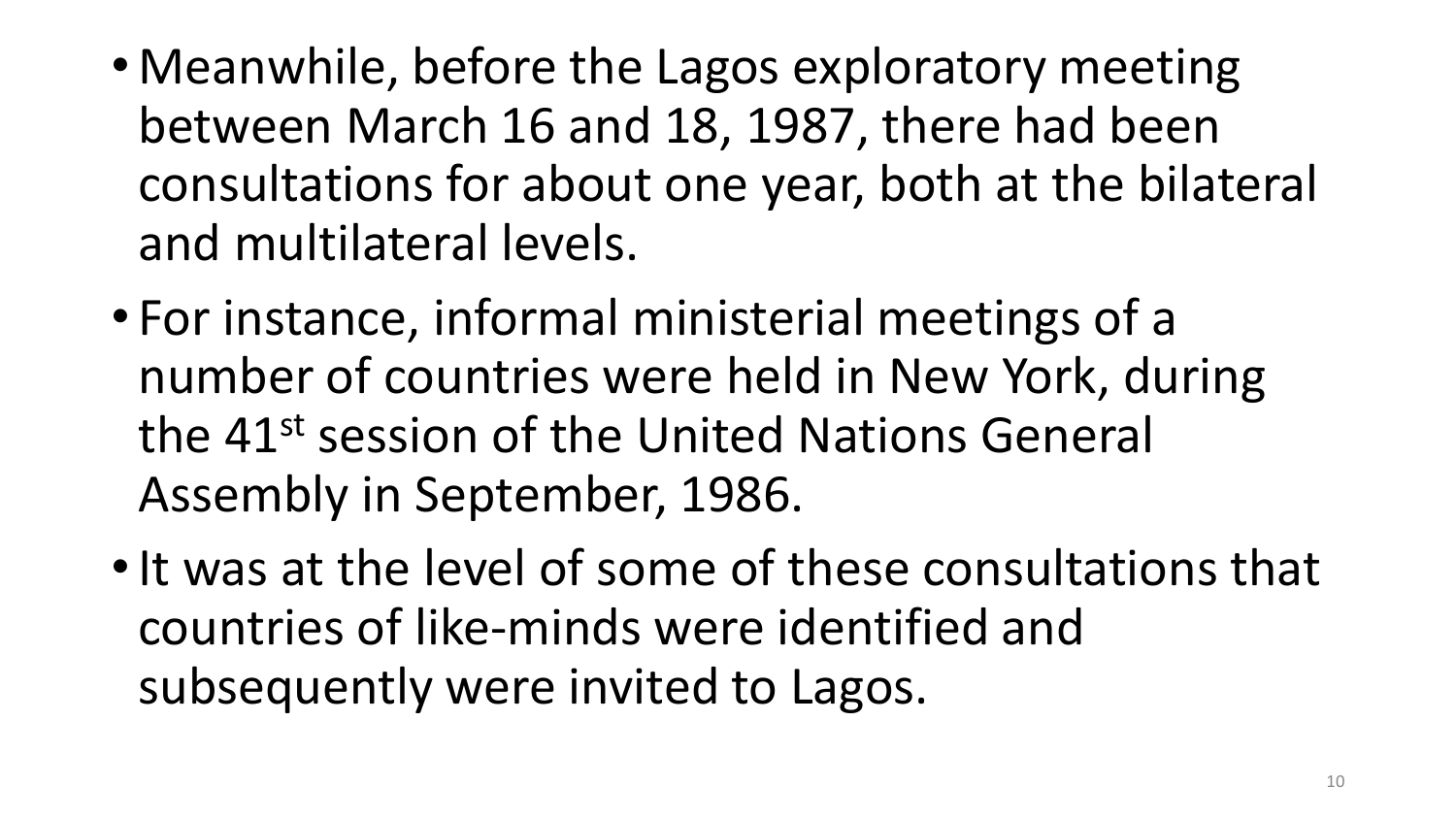- Thus, the Lagos meeting of senior officials from Algeria, Argentina, Austria, Zimbabwe, Brazil, Egypt, India, Indonesia, Malaysia, Mexico, Senegal, Sweden, Switzerland, Venezuela, Yugoslavia, and Nigeria, the host, was just another of such consultations. It was only different from others in the sense that it was to set up a framework for the formal operations of the Lagos Forum.
- At the first meeting, it was agreed that the membership of the forum be expanded. In doing this, the forum was conscious of not losing its manageability. It was the belief of the members also that the consultative role of the group would be enhanced if the membership reflected various tendencies and orientations.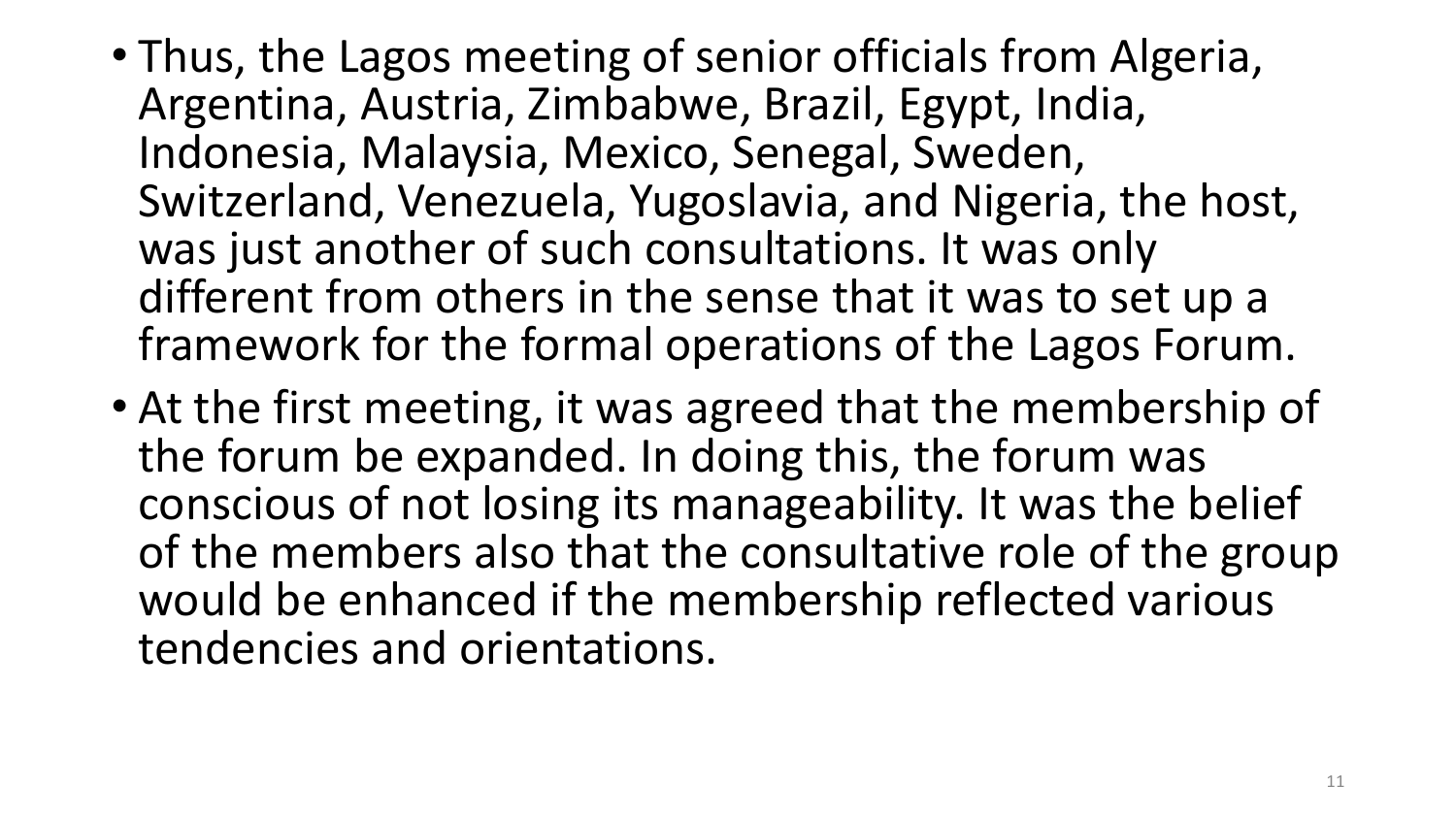- By consensus, the Forum agreed to extend invitation to Hungary, Australia, Pakistan, Peru, and Canada.
- All the invitees except Ethiopia attended the second meeting of 1-3 September, 1987.
- Zimbabwe which had attended the first meeting withdrew from the group, on the ground that it did not see itself as being in the league of medium power states.
- Due to several political and strategic issues that characterized the Cold War era, especially the ideological bipolarity of the international system, the meetings could not produce a draft charter.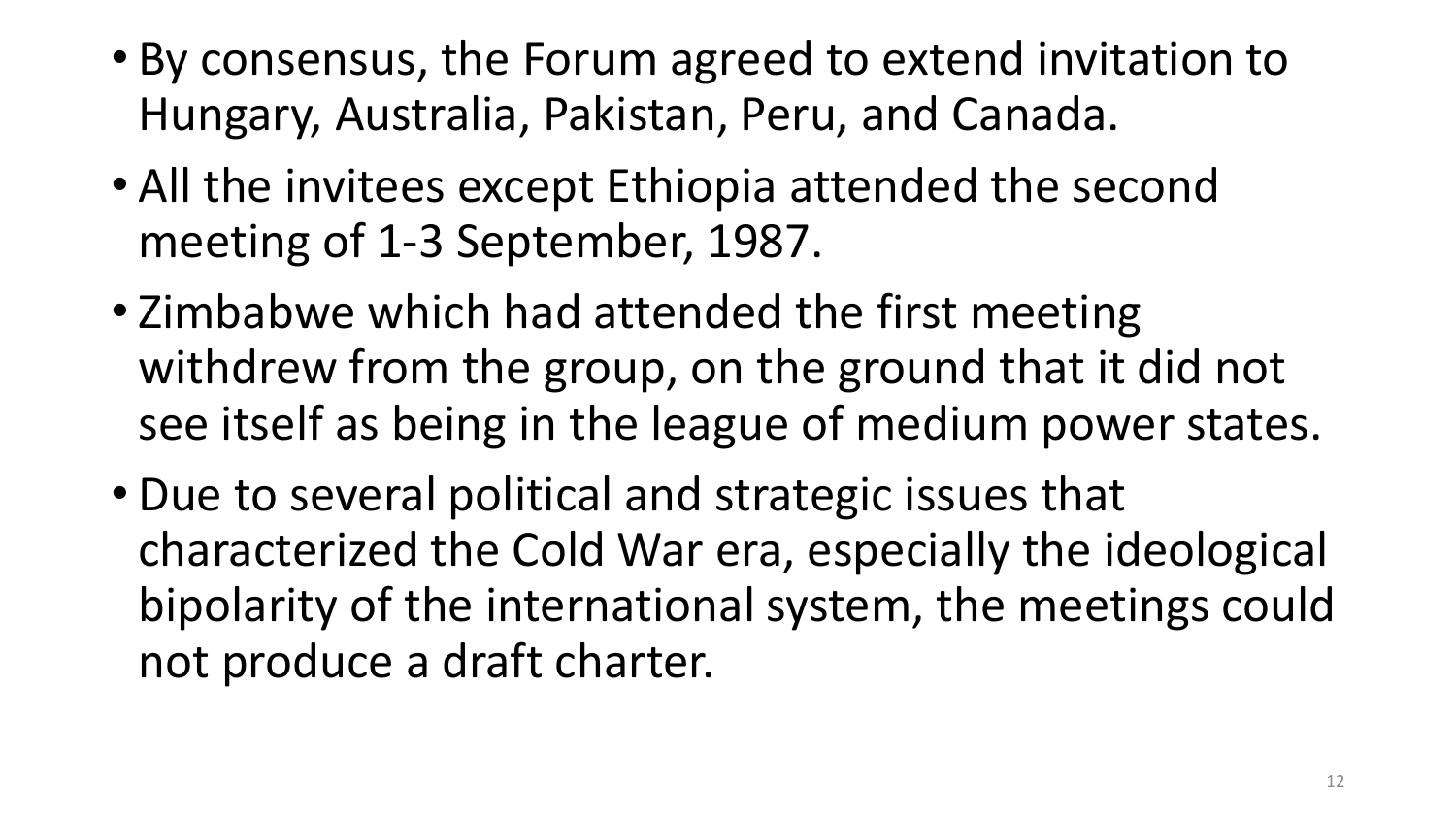#### • **Objectives of the Forum**

- Despite the fact that the Forum was unable to draft a charter, certain aims and objectives could still be discerned from the various discussions in the course of the meetings.
- i) The initiative of the Concert of Medium Powers was motivated by a deep concern at the lack of progress in the resolution of pressing global economic and political issues such as the continuing arms race, the increasing militarization of the outer space, the persistence of apartheid in South Africa then and the economic problems of many member states of the United Nations.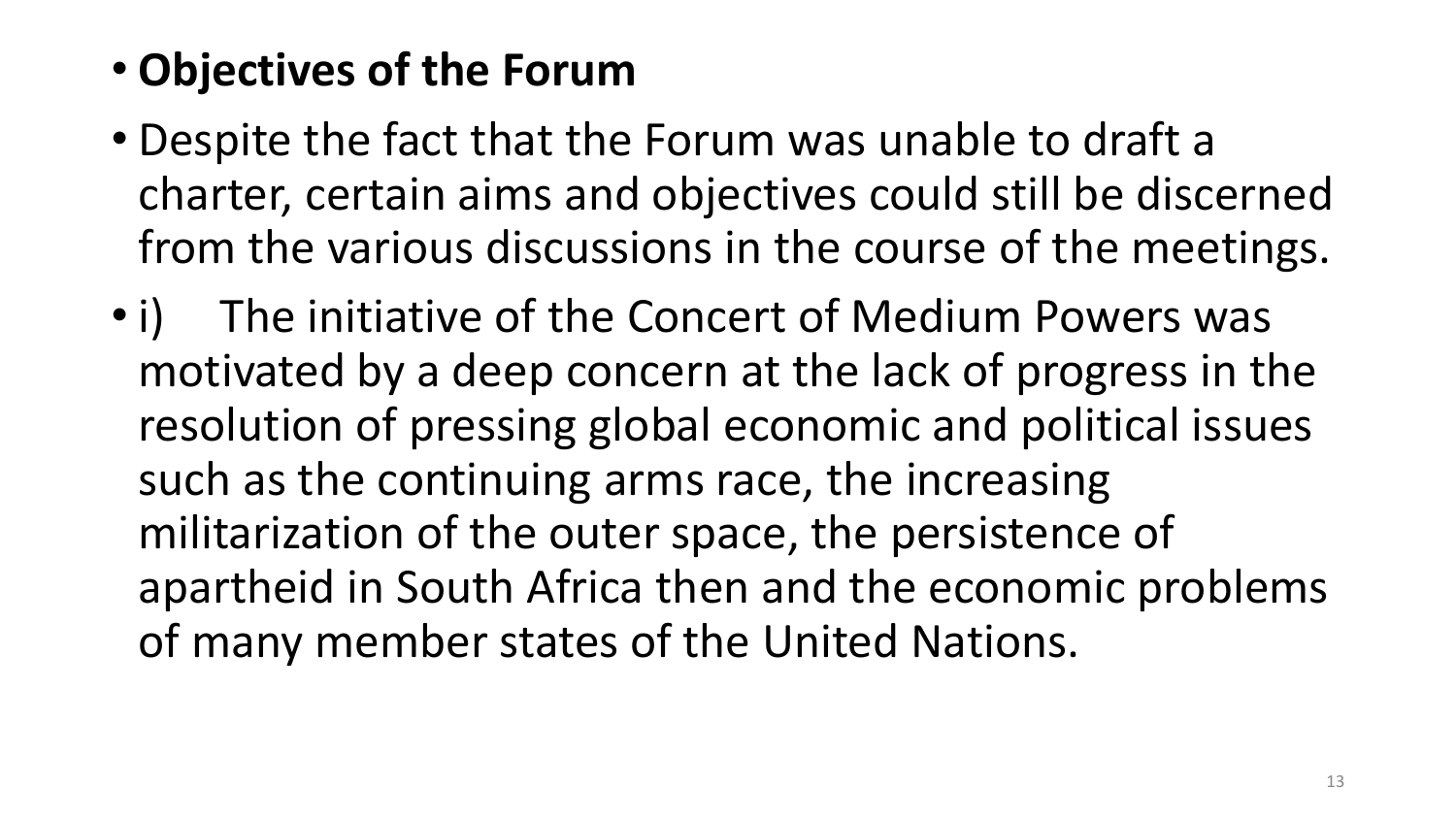- •ii) The marginalization of small and medium powers in world politics.
- This had generated new fears and uncertainties in international interactions and impaired the ability of multilateral institutions, particularly the United Nations and the Non-Aligned Movement, to resolve fundamental global problems and crisis situations.
- iii) The Concert of Medium Powers was a new approach designed to restore confidence in the international peace process and complement efforts at international cooperation.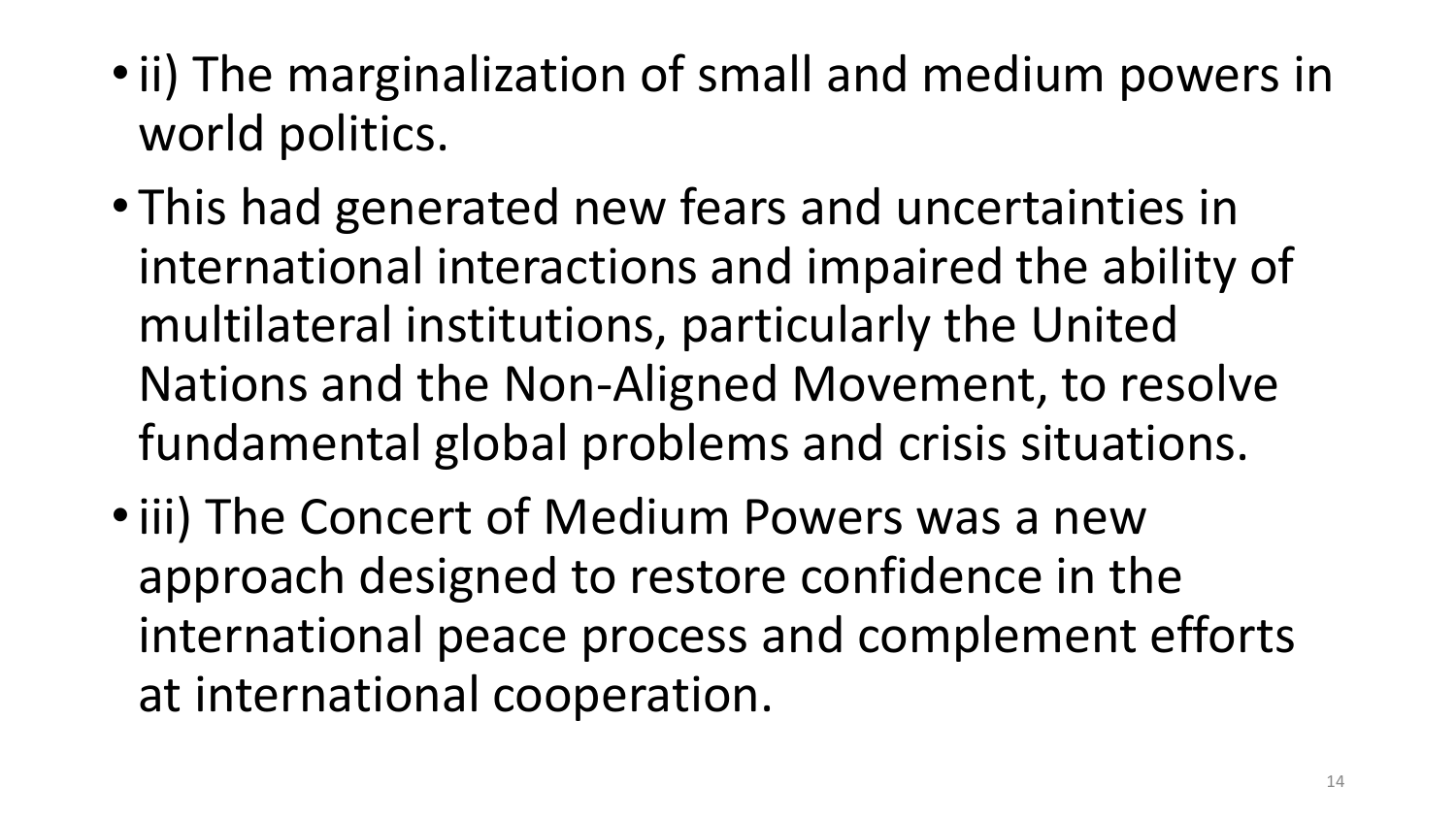• iv) The Forum was envisaged to serve as a platform for the advancement of international dialogue and cooperation as well as contribute positively in shaping the course of international relations, by acting as a bridge-builder across the various divides.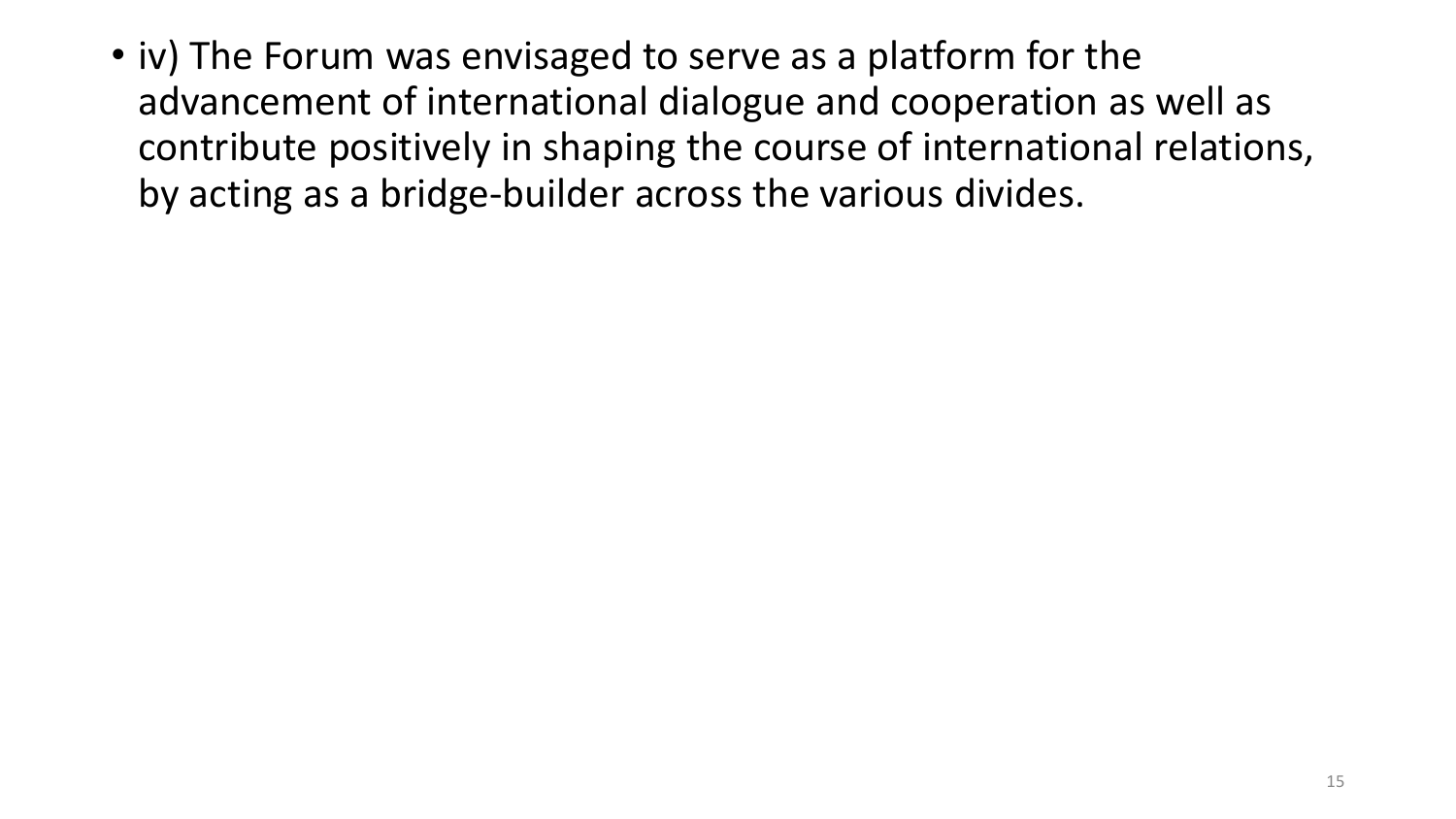#### • **Issues in Membership Structure**

- The initial number of countries that Nigeria invited to be part of the Forum was 16, namely: Algeria, Argentina, Austria, Zimbabwe, Brazil, Egypt, India, Indonesia, Malaysia, Mexico, Senegal, Sweden, Switzerland, Venezuela, Yugoslavia, and Nigeria.
- At the first meeting, it was agreed that the membership of Forum would eventually be expanded but the initial limitation of the number of invited countries was to build a Forum of manageable size.
- It would appear that the Initiators of the Forum paid attention to 'geographical spread' and 'regional balance'.
- For example: Africa had Egypt, Algeria, Senegal, Zimbabwe and host, Nigeria. For Asia, there were India, Indonesia and Malaysia. Latin America was represented by Brazil, Mexico, Argentina and Venezuela.
- Europe had Sweden, Yugoslavia, Austria, and Switzerland.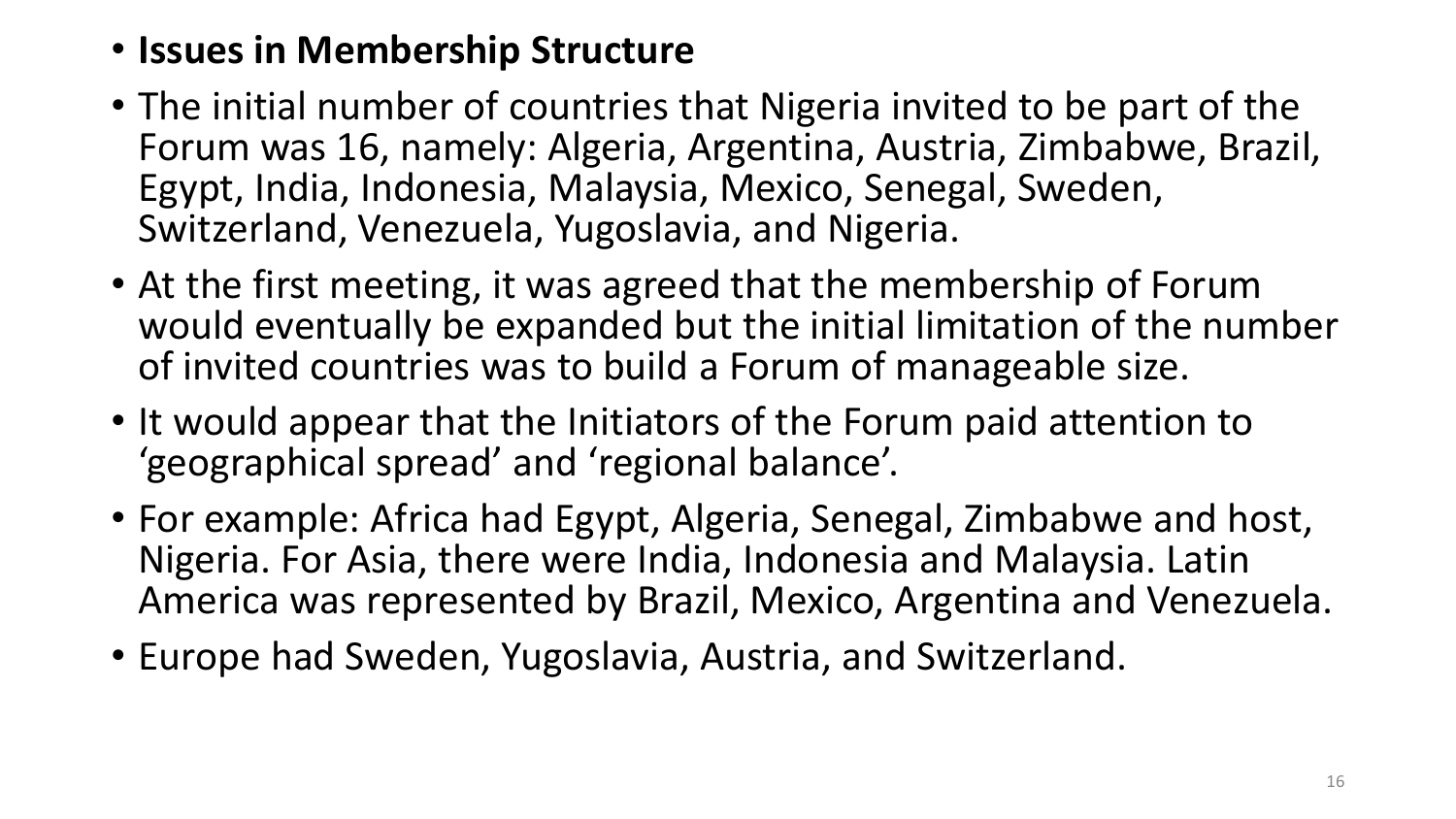- During one of the exploratory meetings, there was a consensus on the expansion of the membership o the Forum.
- The major reason for voting for expansion was to take care of possible misunderstandings from other members of the international community, who were not members.
- Furthermore, the examination of the composition of the memberstates that attended the first Lagos meeting, in March, 1987, showed that conscious efforts were made not to bring mutually antagonistic countries together such as Pakistan and India; Libya and Egypt; and Iran and Iraq with Saudi Arabia.
- Even after the expansion of membership, conscious efforts were made to exclude the revolutionary members of the Non-Aligned Movement (NAM), like Cuba, Libya, Ghana.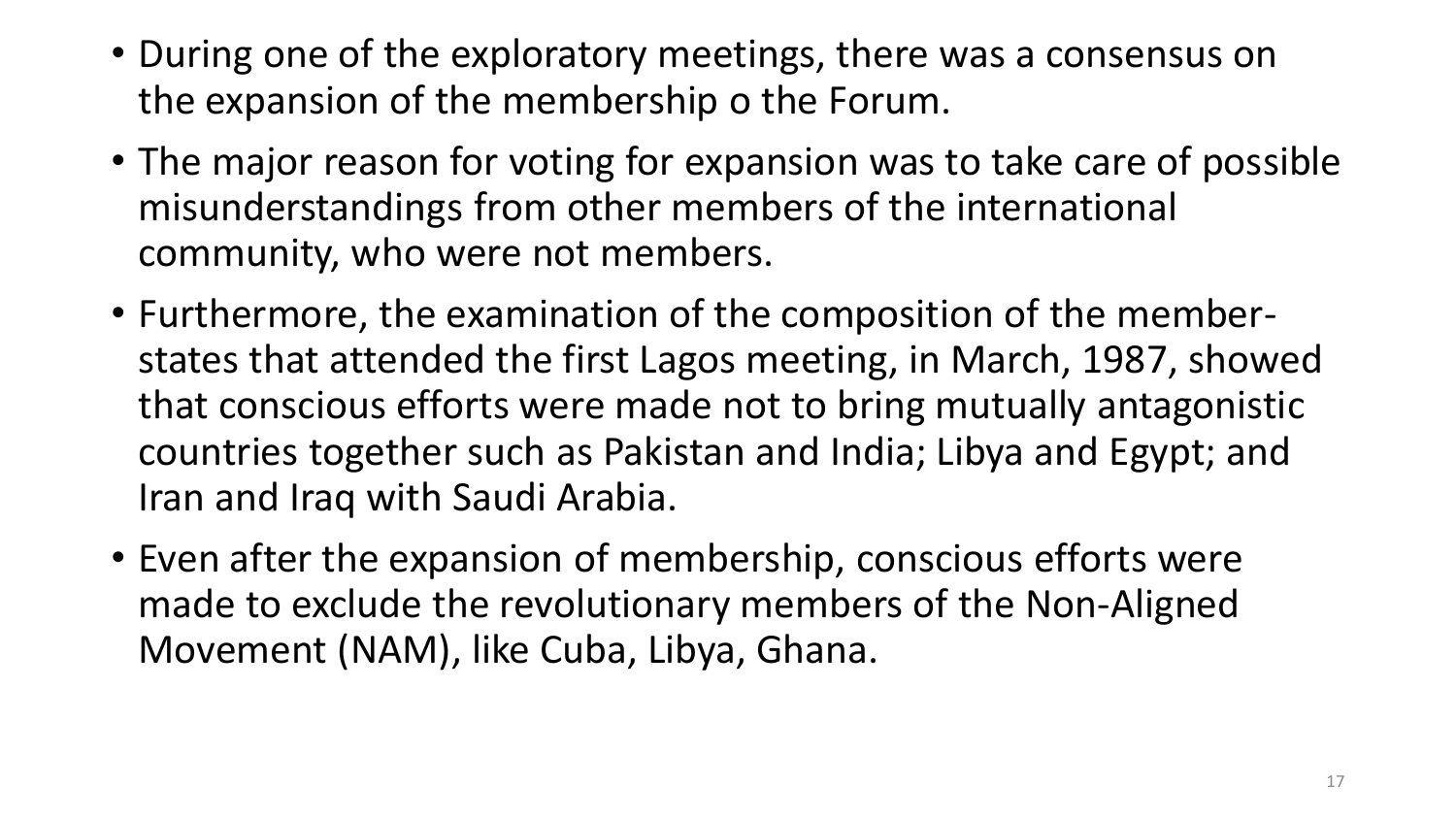- •**An Evaluation of the Concert of Medium Powers Initiative**
- •i) Credentials of Nigeria as a Convener
- Some scholars believe that Nigeria was eminently qualified to aspire to be recognized as a medium power based on its potentials, active participation in global affairs, especially in peacekeeping operations.
- Right from its independence, Nigeria had actively participated in UN peacekeeping operations and peace observer missions around the world.
- •Nigeria was appointed to serve as a non-permanent member of the UNSC between 1966 and 1967.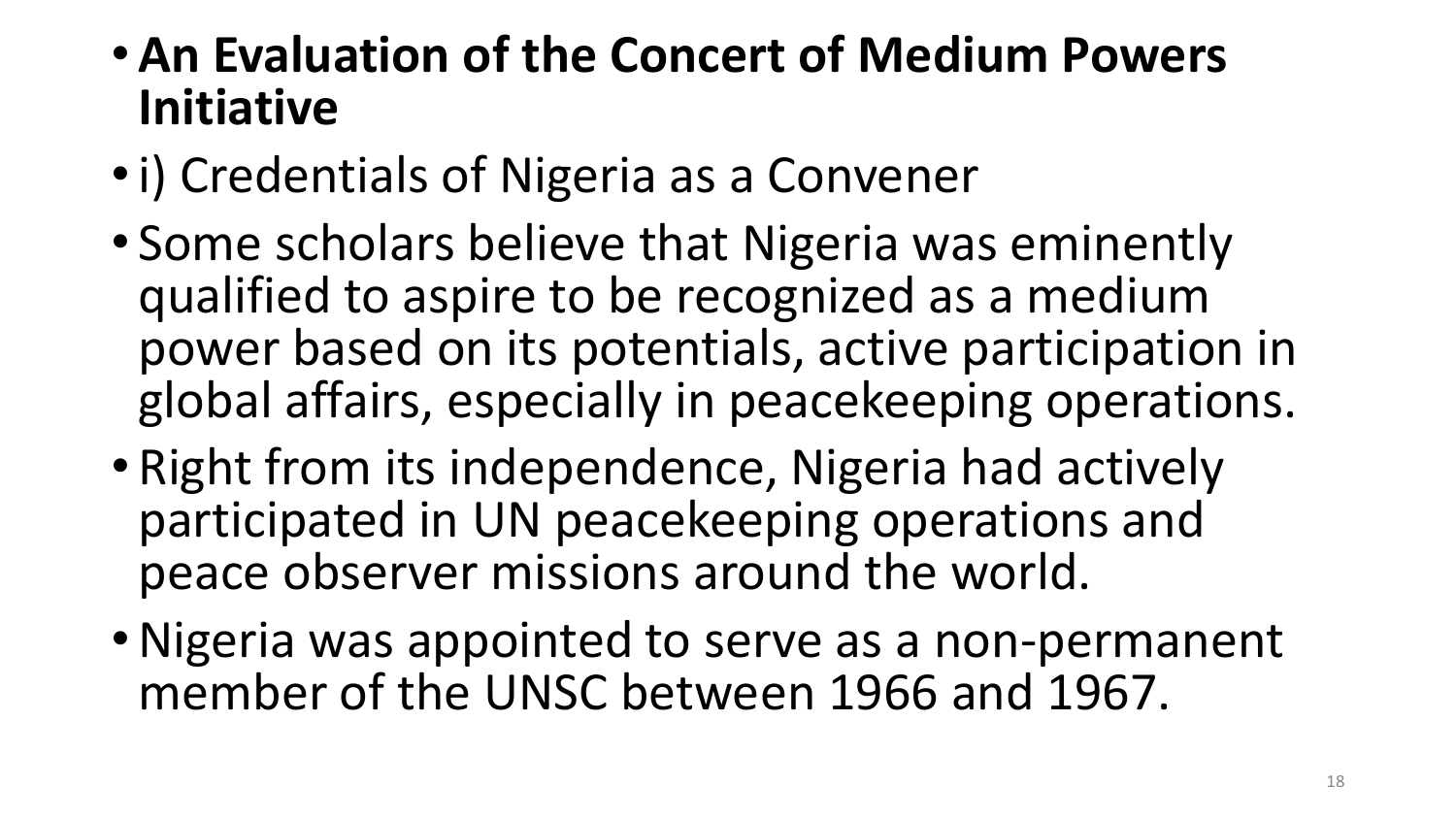- •In terms of activism against injustice, Nigeria led thirty other Commonwealth nations to boycott the Edinburgh Commonwealth Games in 1986.
- •Nigeria also sponsored the proposal for the creation of a solidarity fund for the Frontline States at the Harare Summit of the Non-Aligned Movement (NAM) in 1986. This led to the inauguration of the African Fund of the NAM in India in 1987.
- •Nigeria possessed impressive military and political power in the sub-Saharan Africa.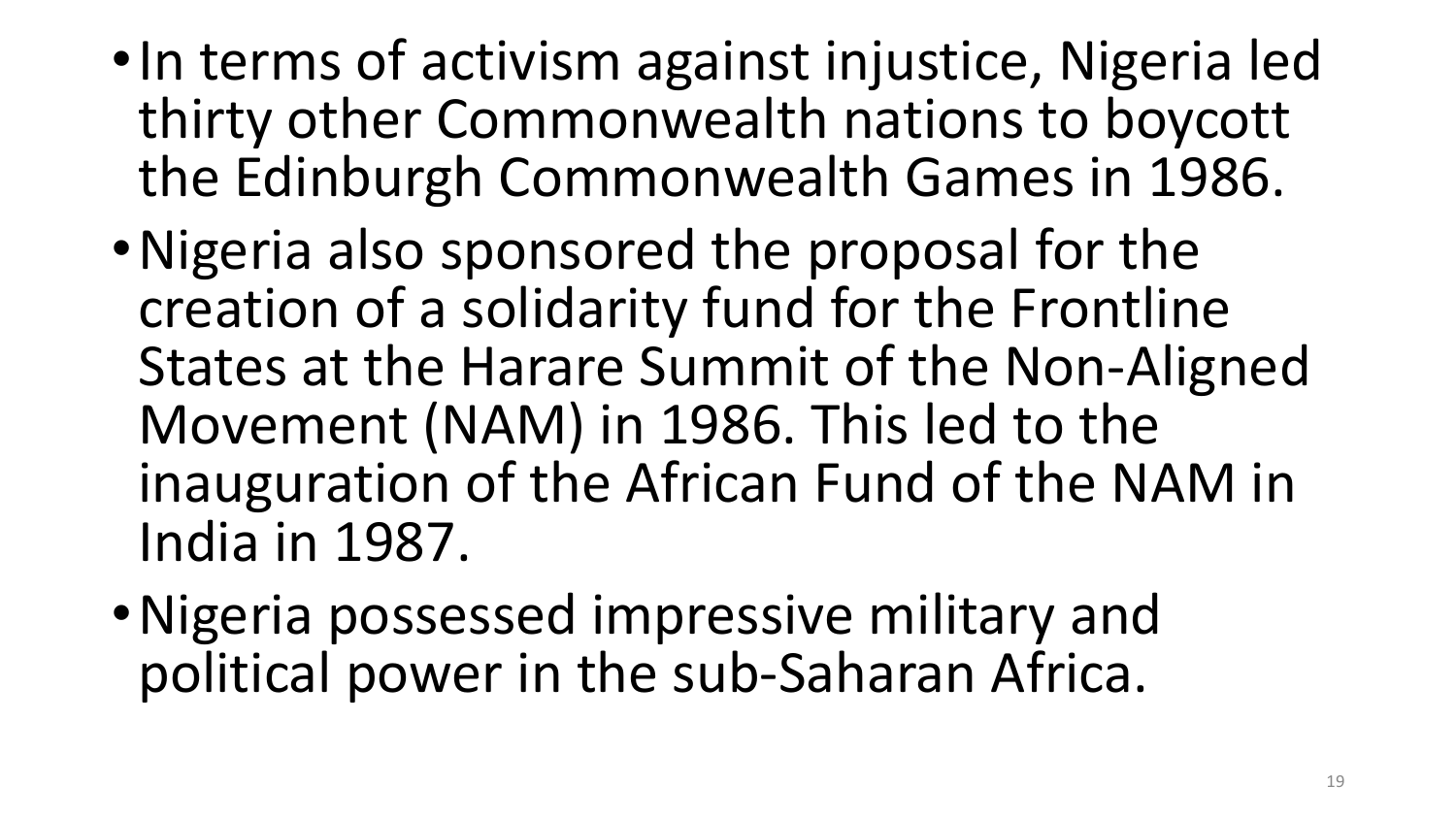- Militarily, Nigeria had the second largest army in Africa, after Egypt.
- Economically, Nigeria was reported in the World Bank Report of 1987 as the largest African country with Gross Domestic Product (GDP) US\$ 74 billion.
- This figure surpassed that of every African country except South Africa and Algeria.
- In the Economic Community of West African States (ECOWAS) sub-region, Nigeria's GDP is twice that of all other countries combined.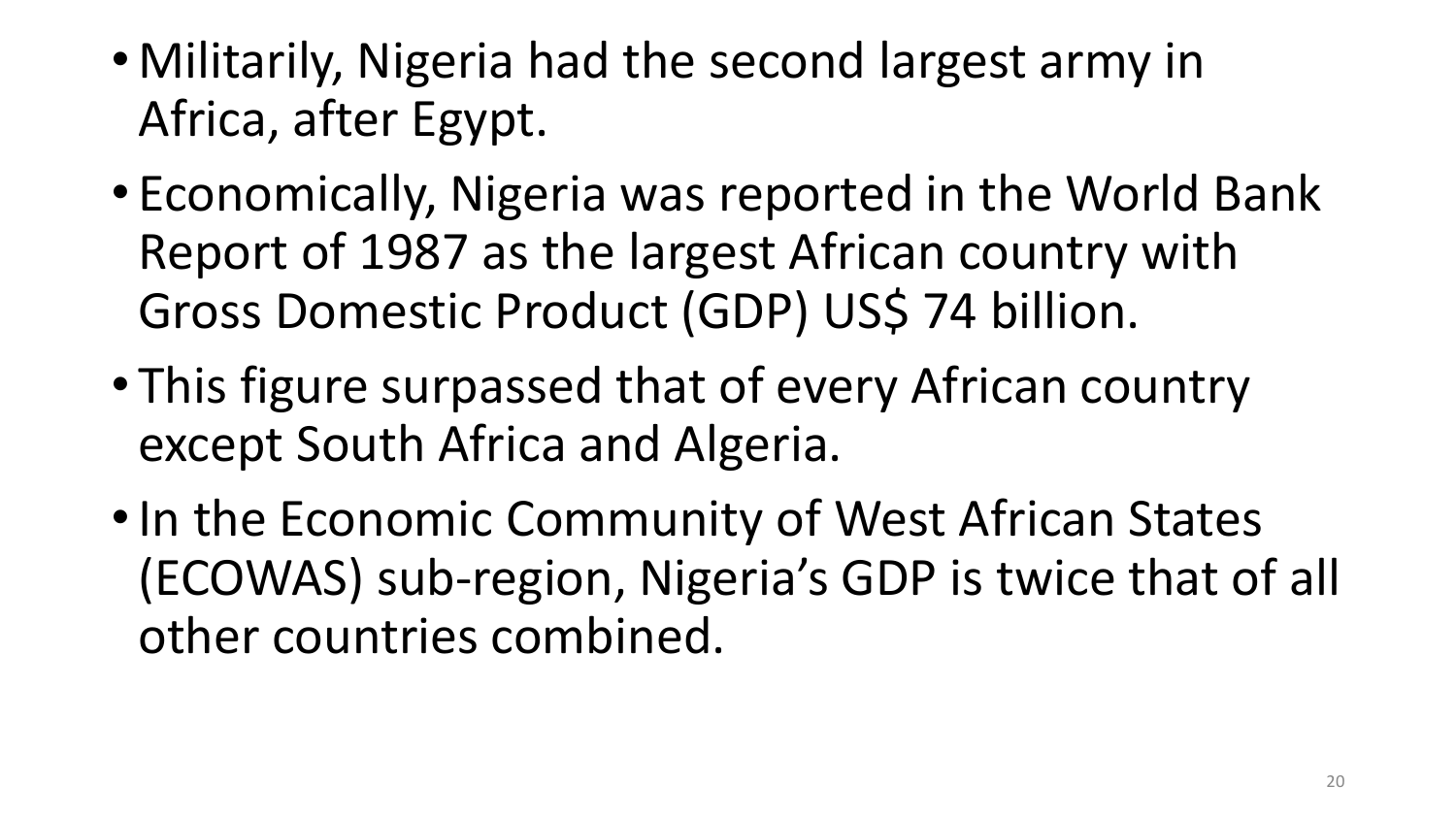- •**ii) Perception of Other Countries about Nigeria**
- •Nigeria was seen as possessing the qualities of a regional power.
- Scholars contend that the very fact that the sixteen countries attended the exploratory senior officials meeting in Lagos in March 1987 and decided to christen the initiative as the Lagos Forum was a demonstration of their respect and appreciation for Nigeria.
- It was also seen as an acknowledgment and recognition of Nigeria's leadership status.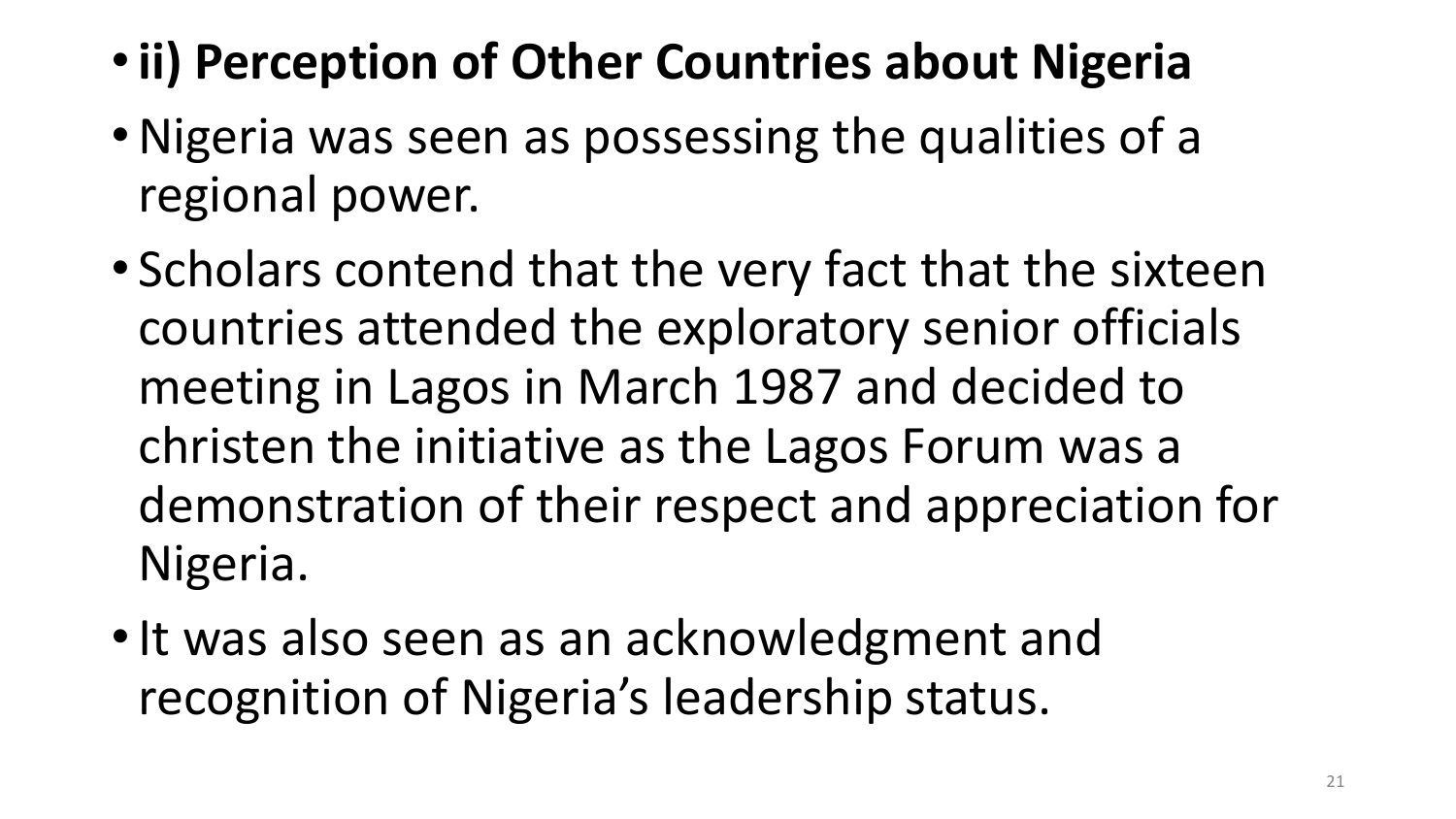- **iii) The Forum served as a platform for the furtherance of Nigeria's Foreign Policy**
- The Concert was conceived as an avenue for promoting Nigeria's national interest.
- It was seen as a major platform that served several purposes:
	- for the projection of Nigeria's image on the world scene;
	- for carving out a major role for Nigeria in world affairs.
	- providing an extra-African forum where Nigeria could enlist the cooperation of certain other countries, in the pursuit of its foreign policy goals and objectives.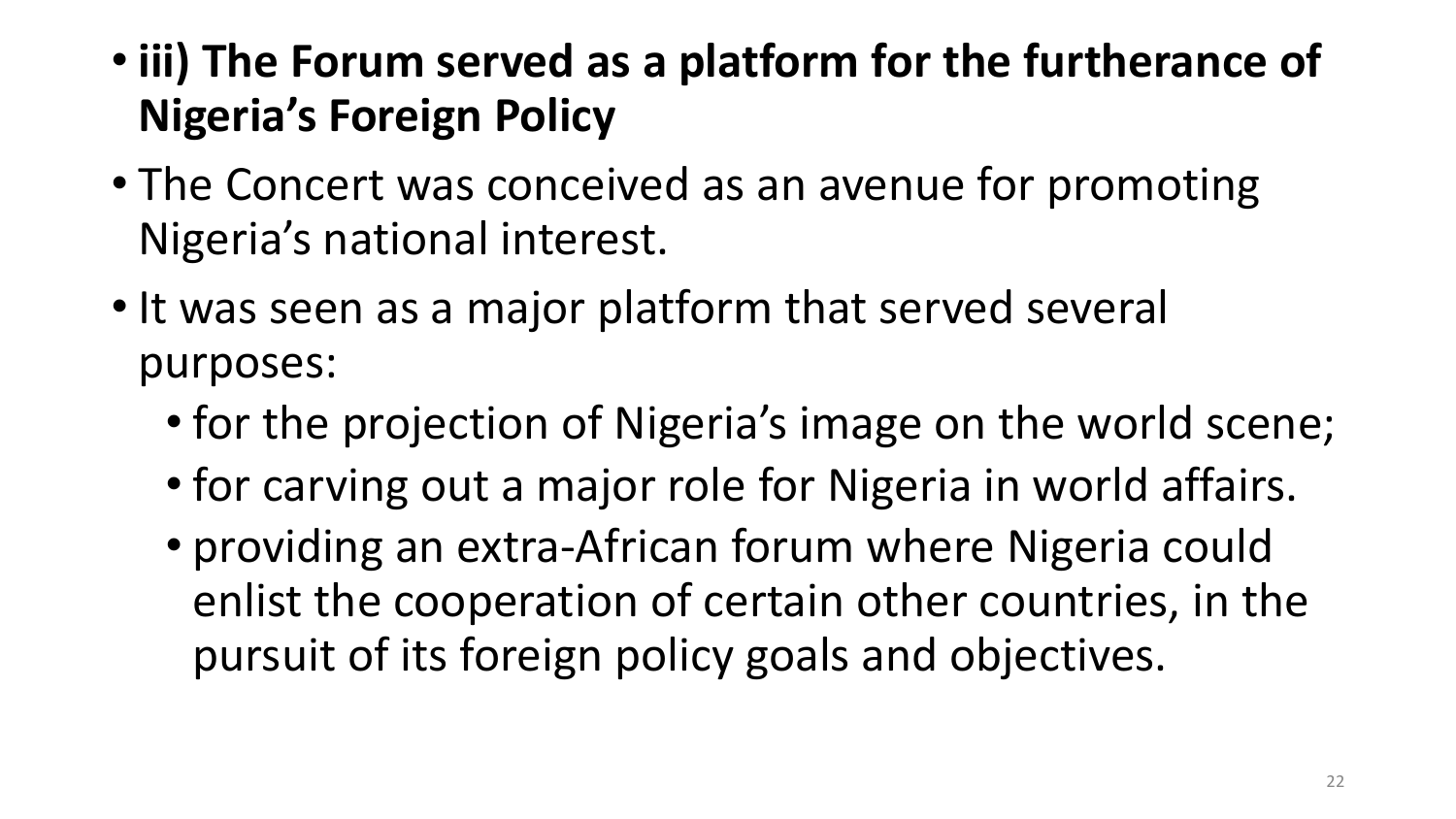- **iv) Skepticism about the Initiative**
- Scholars were skeptic about the viability of the whole project because it originated from Nigeria.
- The major argument was that although Nigeria could be described as a potentially great country, yet it lacked the credential to regard itself as a medium power.
- According to the skeptics, looking at the potentials of Nigeria, the country was eminently qualified to be in the medium power club and by extension, could aspire to be recognized as a strong force in international politics.
- However, they pointed out that this was not the case.
- To them, therefore, for Nigeria to attain the status of medium power, it must get certain things right, particularly its economic development.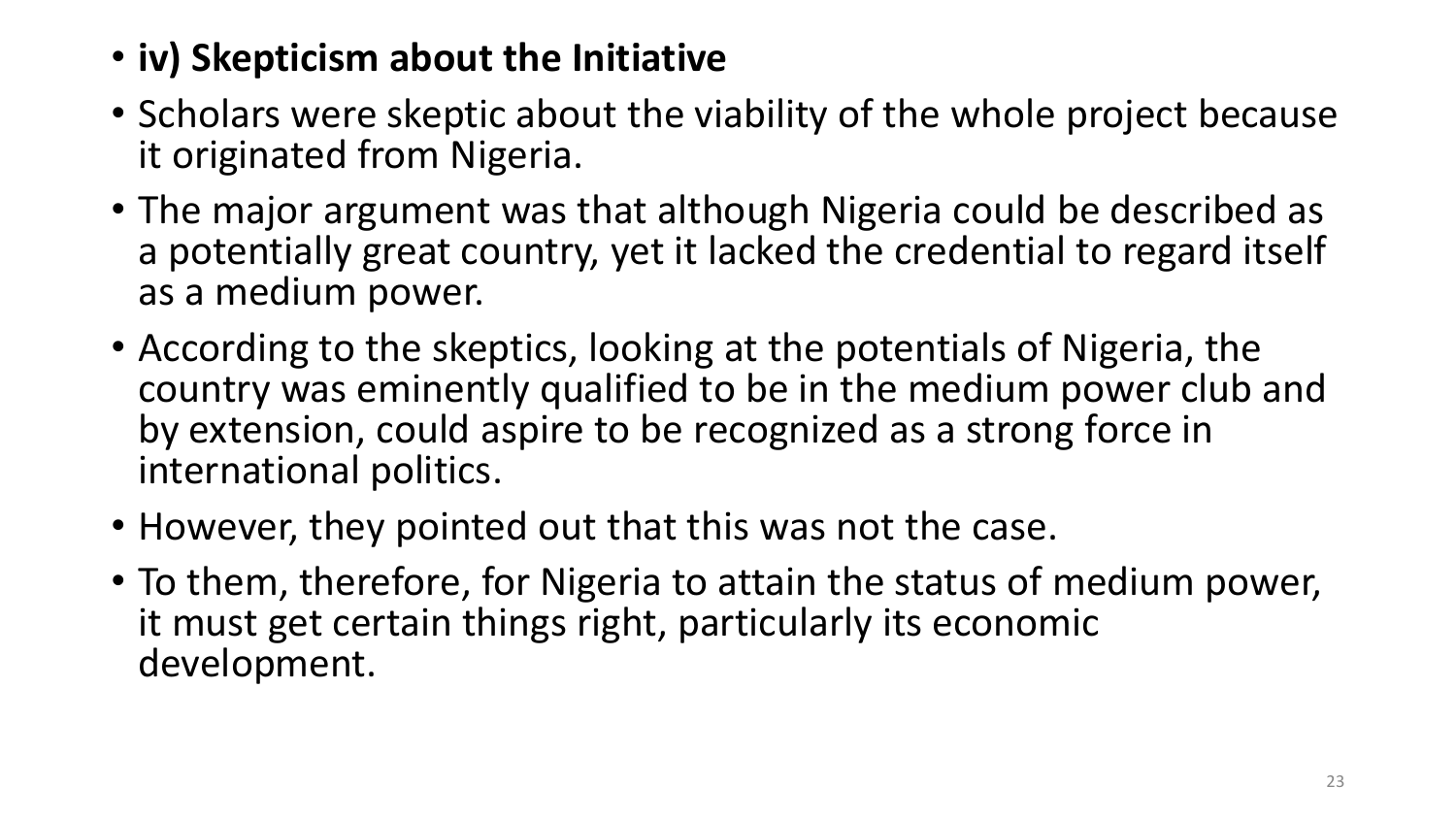# •**v) Potential Boost to Nigeria's Quest for Development**

- •Some scholars believed that the Forum would serve Nigeria's quest for development.
- •They argued that most of the countries, including Brazil, Mexico, India and Malaysia were characterized by intermediate technology which was of greater relevance and applicability to Nigeria than western technology.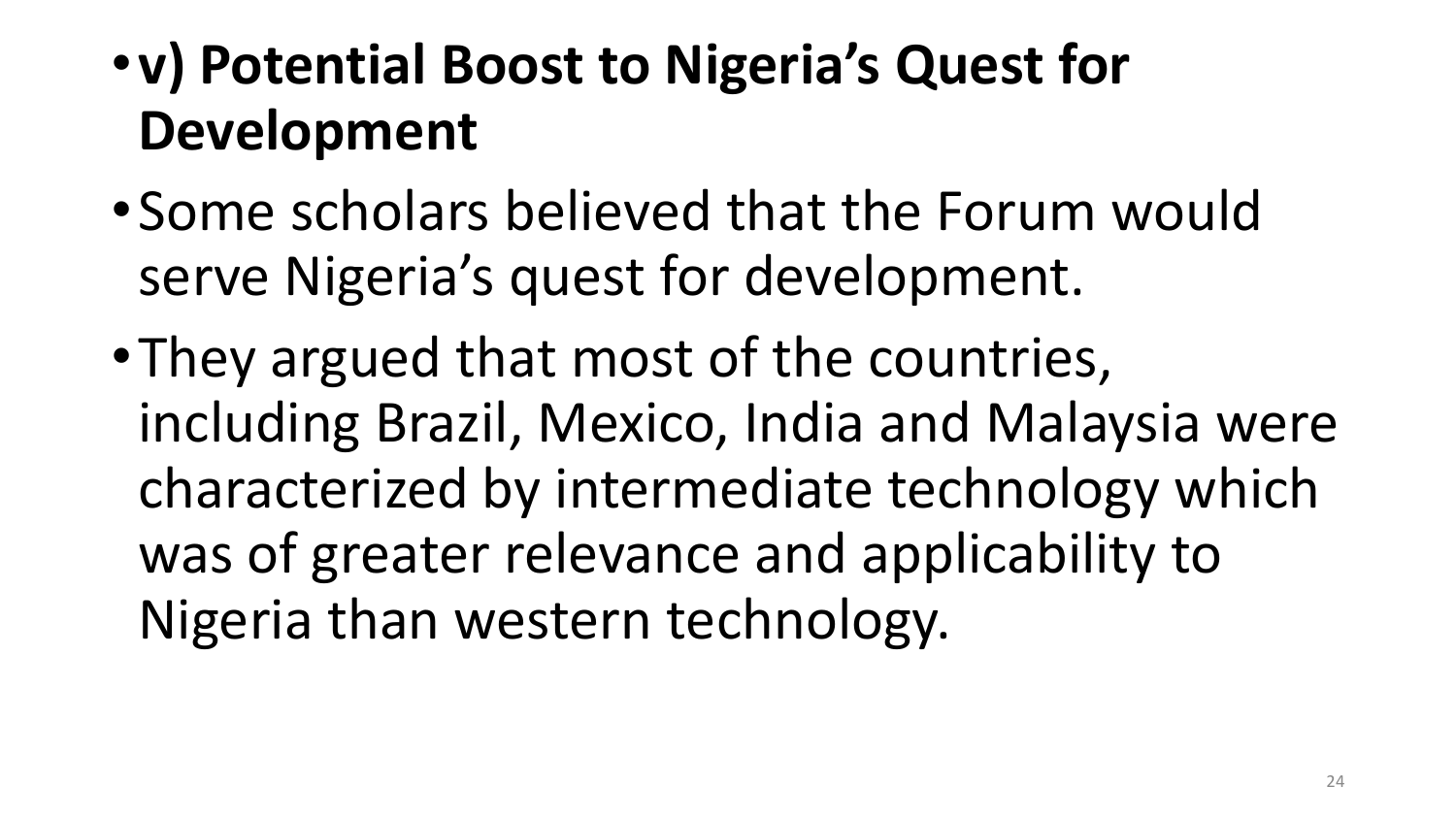- **vi) Prospects of Economic Diversification through the Forum**
- Such developed countries as Sweden and Austria were not colonial powers, and were not characterized by the type of exploitative capitalism typical of other western countries.
- Thus, the Concert of Medium Powers was seen as possessing the capacity to facilitate the process of economic diversification which was necessary to cushion the fallouts of the structural adjustment programme introduced by the Babangida administration.